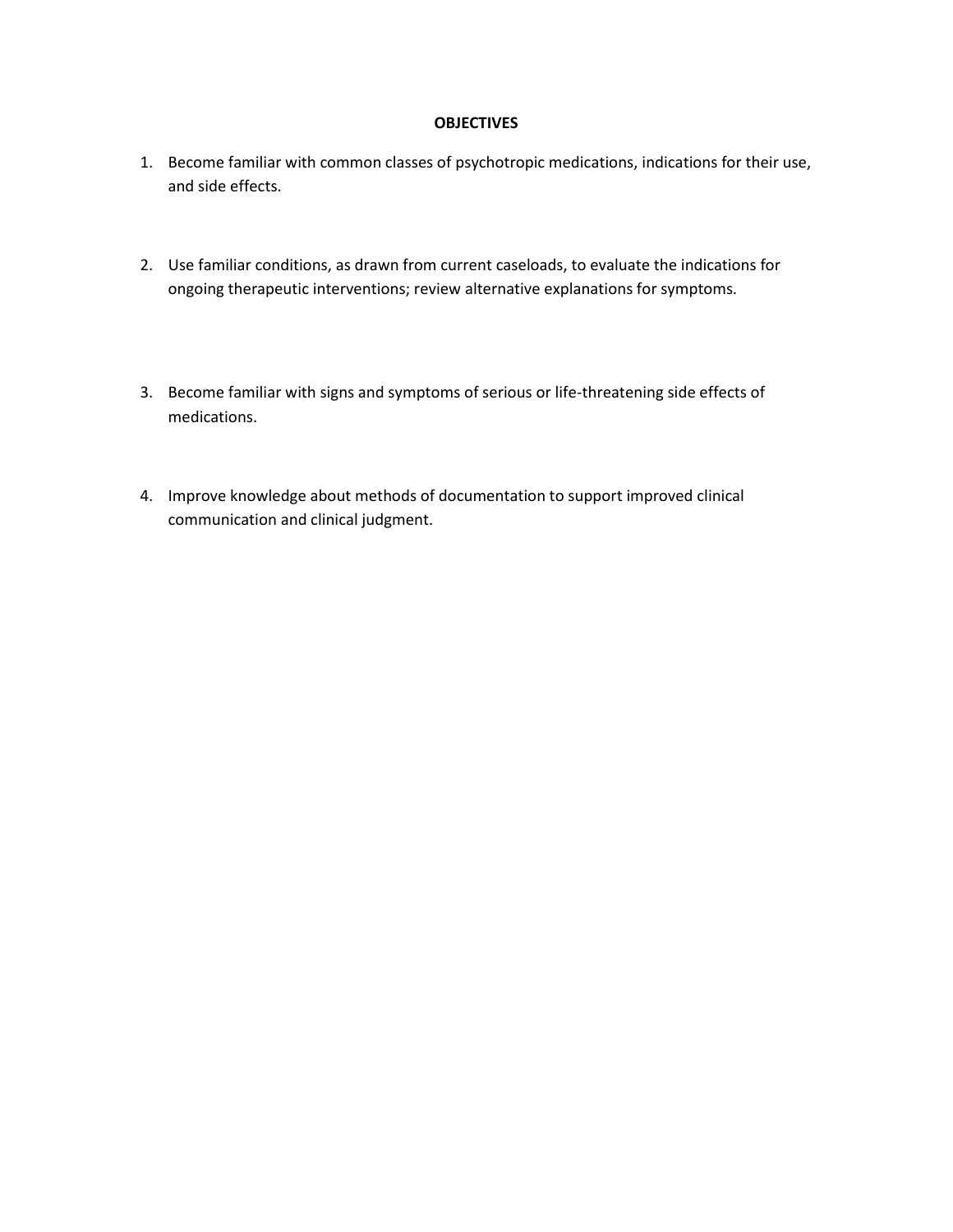# **Assessing Abnormal Behavior**

- I. Context for Mental Health Behavior
	- a. Overall quality of life
	- b. Wellness
	- c. Relationships
	- d. Coping
	- e. Symptom management
- II. Accurate observation of person's typical behavior
	- a. Systematic methods of observation and recording
	- b. Identification of observer bias and counter-transference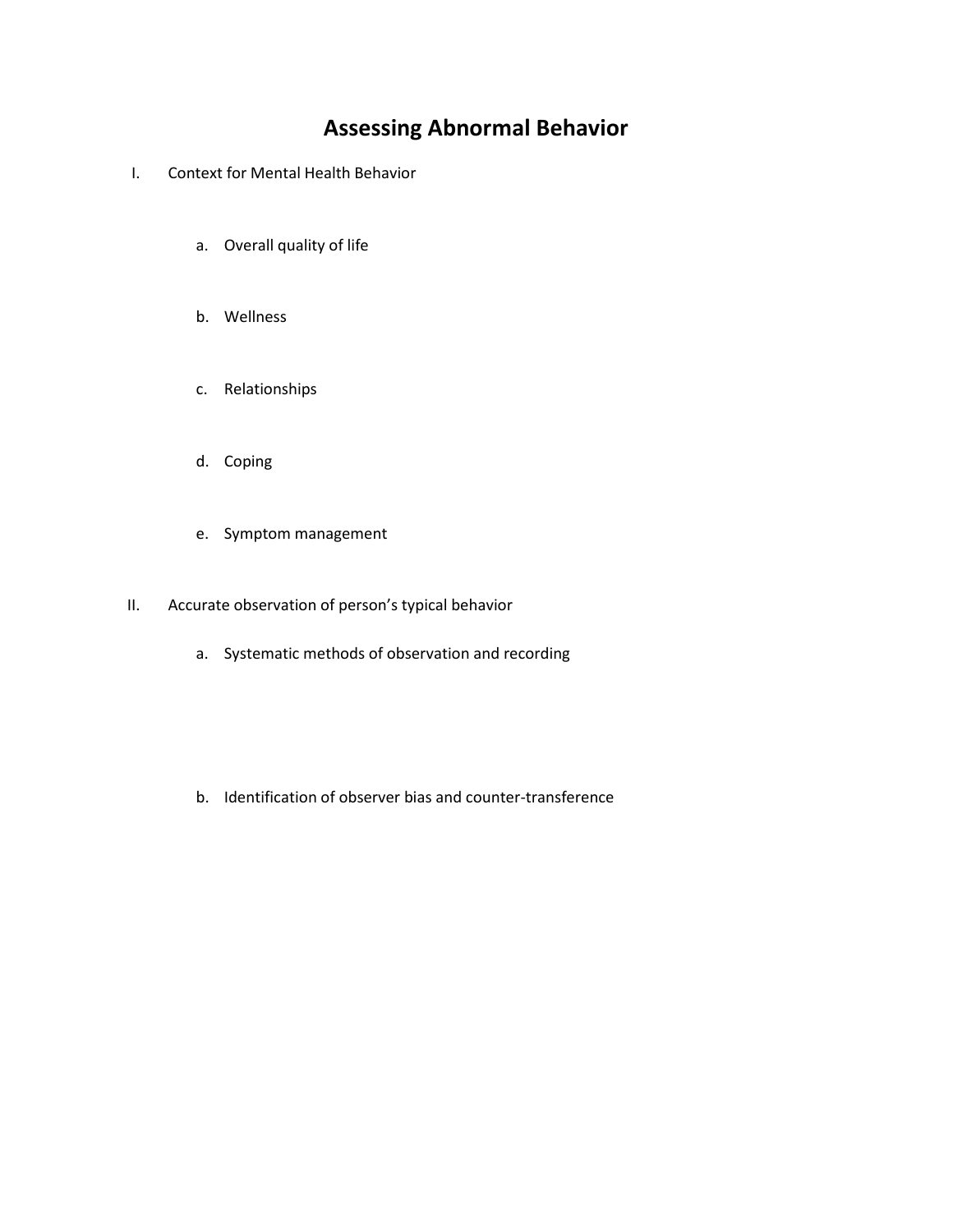- III. What makes behavior AB-normal
	- a. Cultural and social context for normal behavior
	- b. Lack of ability to adapt to differing environments
	- c. Distress, impairment of function; effects on people surrounding them.
	- d. Dangerous behaviors

- IV. Whose problem is it?
	- a. Safety concerns
	- b. Noise and disruption standards within the current living context
	- c. Uncovering bias in caregivers and providers
	- d. Challenging the habit of learned behavior individual with I/DD and provider.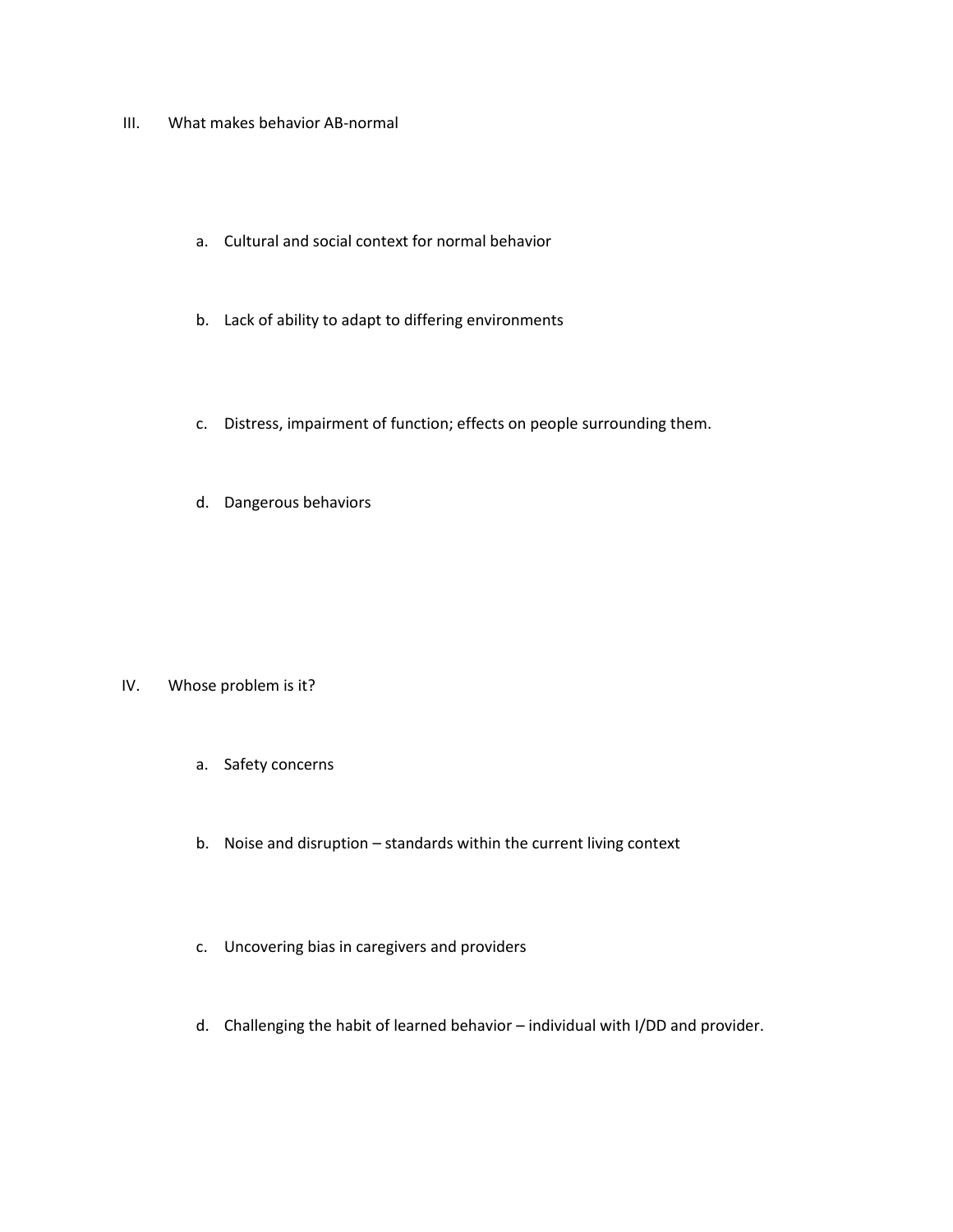### **Good & Bad Uses of Rxs: Principles of Psychopharmacology**

- I. Valid reasons for using medications
	- a. Safety
	- b. Improve function
	- c. Ameliorate symptoms
	- d. Treat a recognized disorder (medical or psychiatric)
	- e. Prevention of worsening condition
	- f. Prior to procedures
- II. Poor justifications for use of medications
	- a. Convenience
	- b. Restraint
	- c. Forgetting to review need for medication
	- d. Adding on without consideration of drug-drug interactions or underlying cause(s)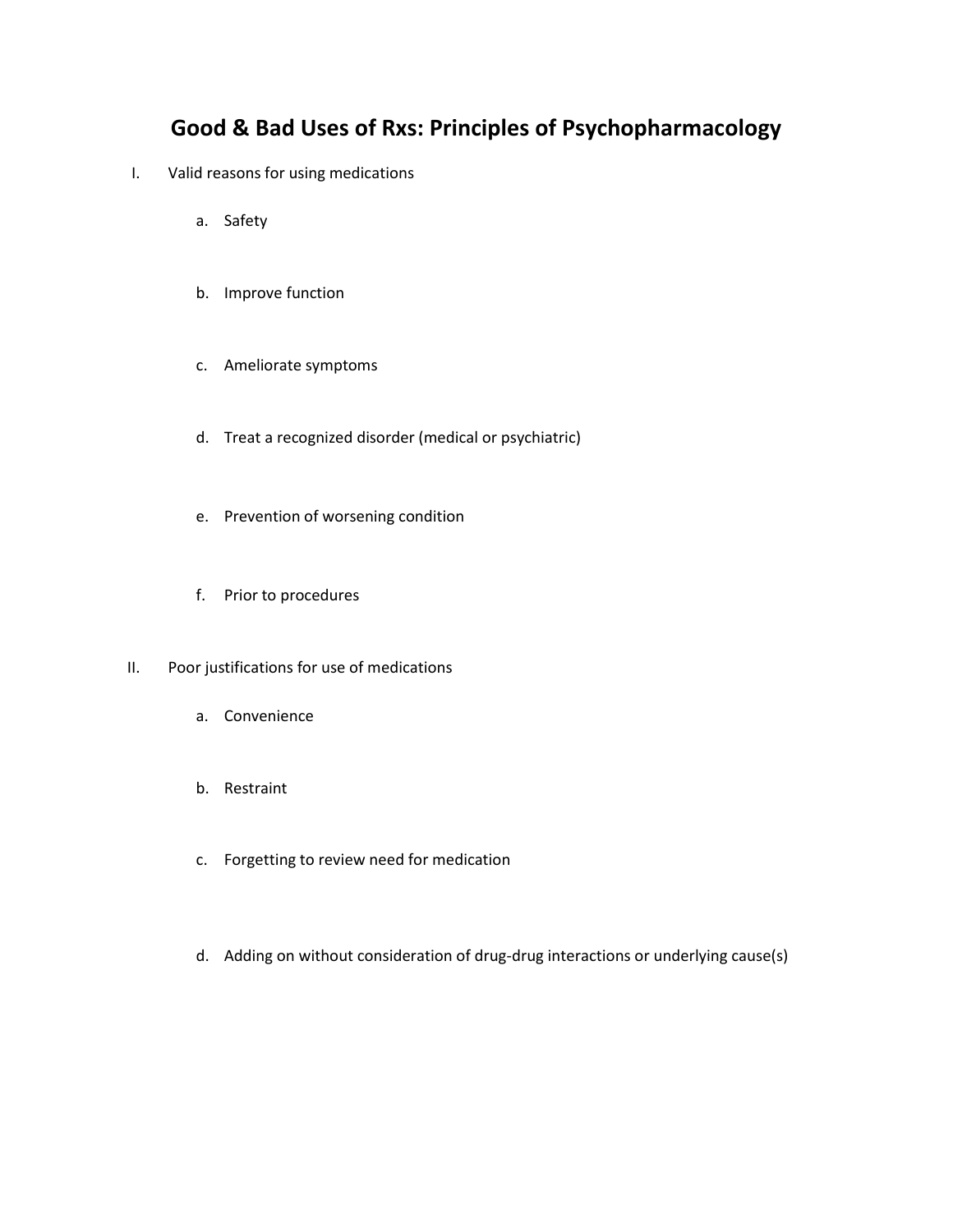- III. Linking symptoms and medications
	- a. Accurate assessment: includes vegetative symptoms and disruption of diurnal cycle
		- i. E.g. agitation may be caused by dementia, anger, sadness, anxiety…
	- b. Determination if persons with I/DD want medications (competence of self/guardian)
	- c. Medications may have off-(FDA approved)-label uses
- IV. Classes of medication
	- a. Anxiolytic: benzodiazepines; buspirone, tricyclics, beta-blockers, SSRIs, SNRIs
	- b. Antidepressant: tricyclics, SSRIs, MAOIs, SNRIs
	- c. Antipsychotic: traditional and atypical; reason for monitoring
	- d. Sedative-hypnotics: sleep-aides; antihistamines
	- e. Pain relieving medications: gabapentin, lyrica, ibuprofen.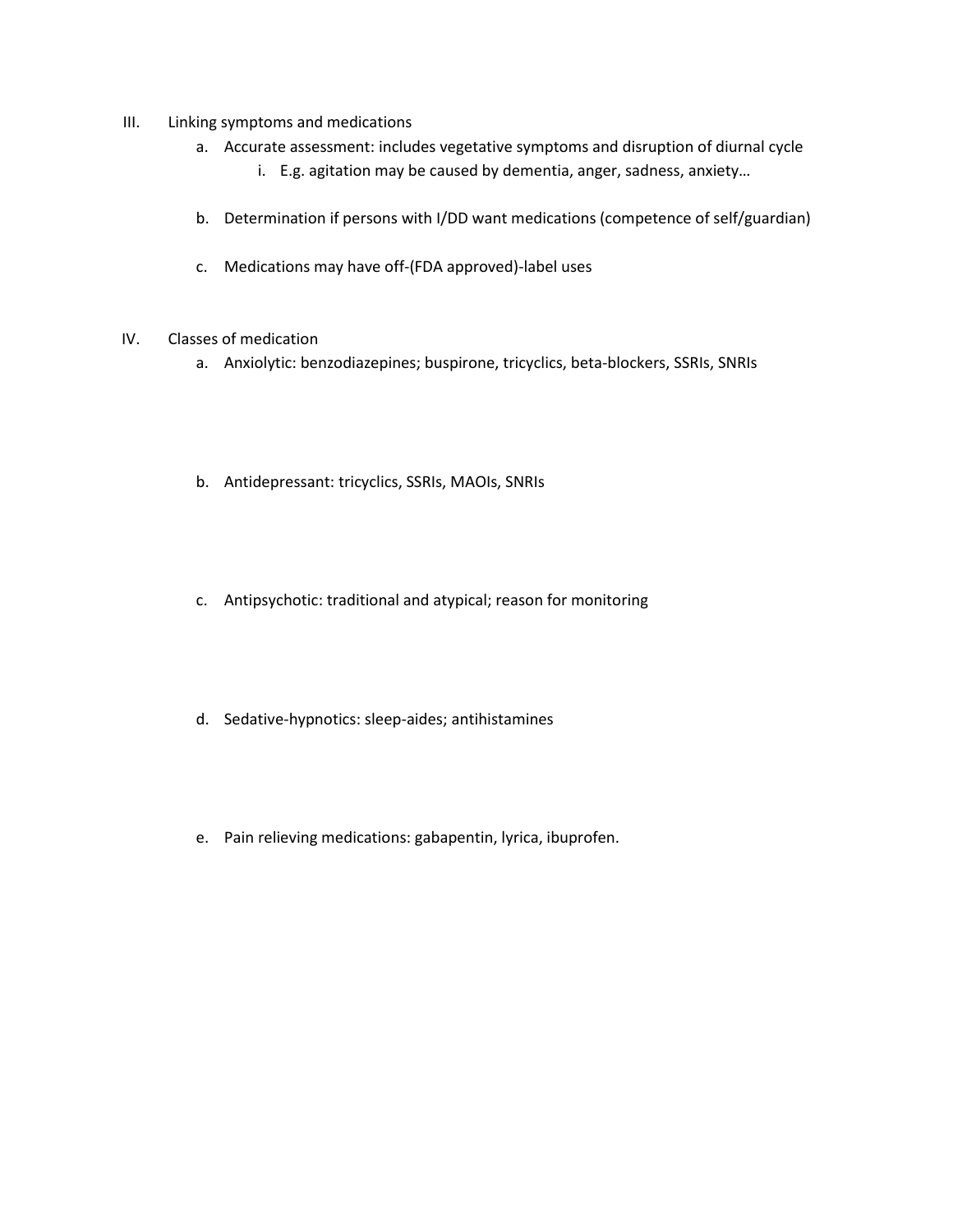- V. Dealing with side effects
	- a. Risks in polypharmacy.
	- b. Management of acute dystonia
	- c. Akasthisia
	- d. Neuroleptic Malignant Syndrome

"dry as a bone; mad as a hatter; hot as the sun; sore as a run"

e. Tardive Dyskinesia: AIMS = abnormal involuntary movement scale; DISCUS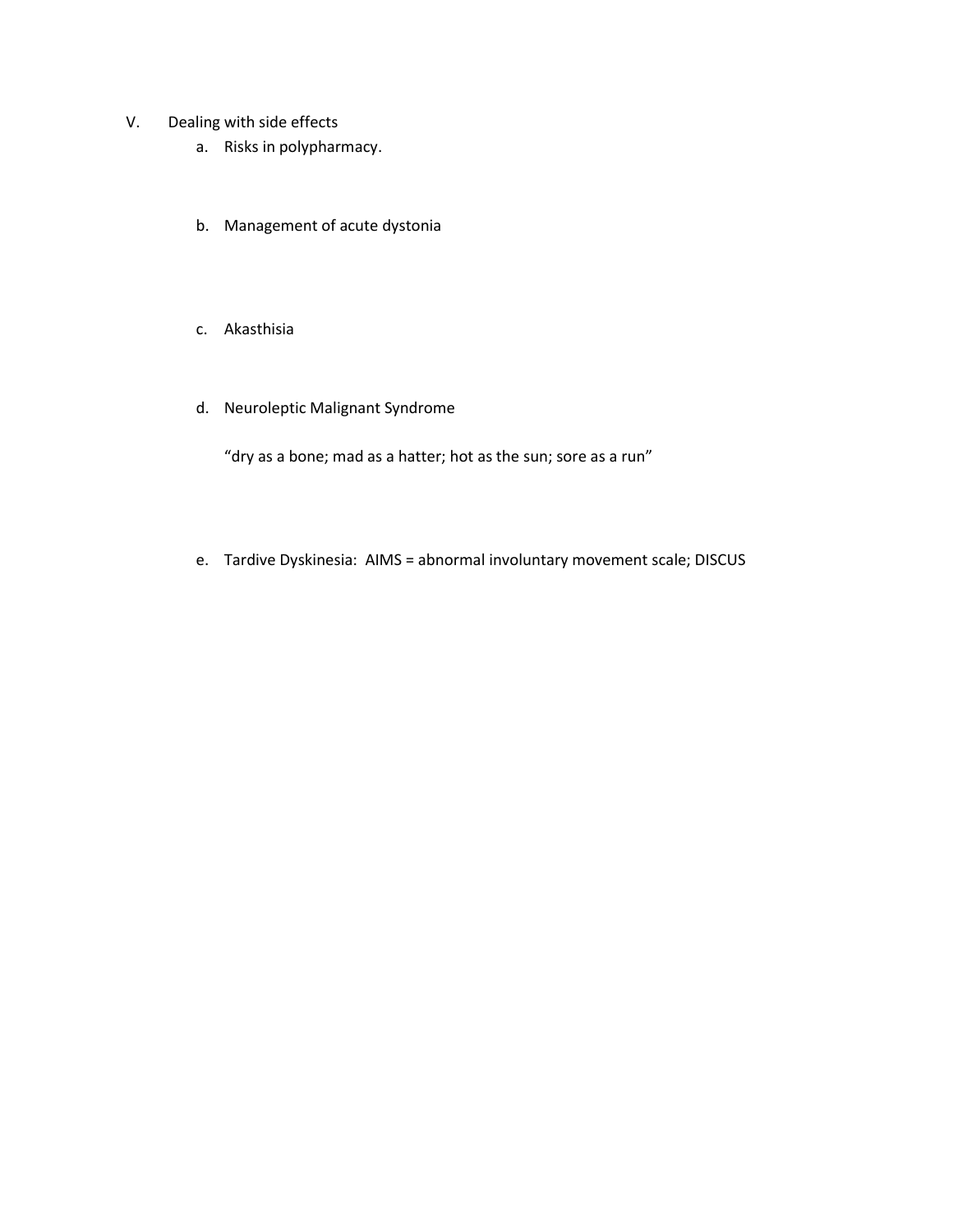## **Case examples and Discussion**

- I. Illustrate importance of stepwise diagnostic identification of symptoms and applying treatment
	- a. (use case) to illustrate sequential diagnosis of bipolar disorder, anxiety disorder, attention deficit disorder, borderline personality disorder and the pharmacologic and psychotherapeutic supports that were used.
- II. Respond to case material provided by audience participants
	- a. Consider alternate diagnostic possibilities; etiologies.
	- b. Non-medication therapies influencing symptoms
	- c. Social context: housing, friends, religious affiliations, community settings, family…
- III. "Behavior" leads to erroneous conclusions
	- a. Determine etiology/etiologies behind the behavior that is of concern
	- b. Illustrations of mis-understanding about behavior